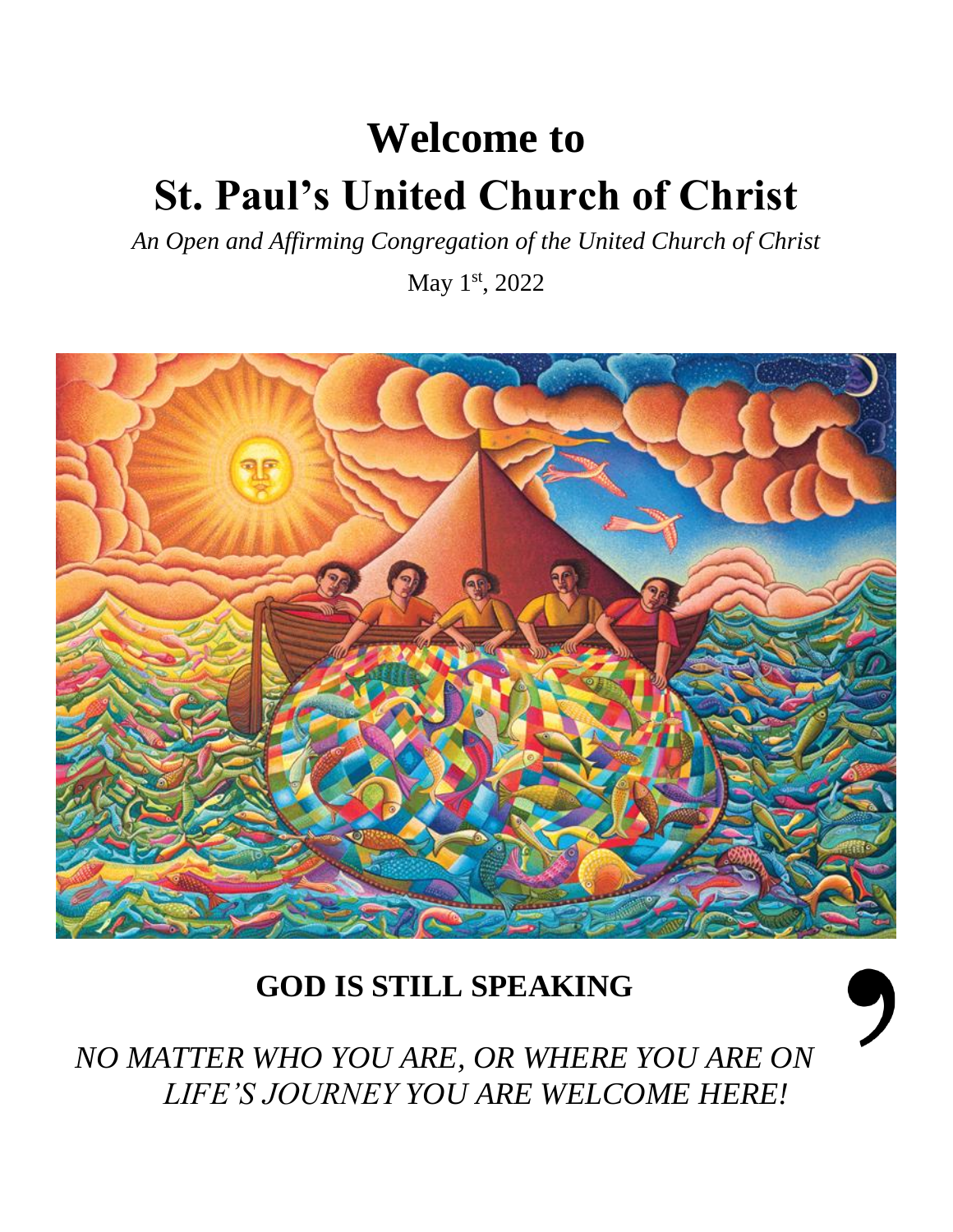#### **Worship Leadership**

Preacher: The Rev. John J. Ward-Diorio Pastor Allyssa A. Boyer Lector: Kathy Aumiller

#### **Ministry of Music**

Minister of Music: Eric R. Dundore Choristers' Director: Jonneke A. Dundore Assistant Music Director: Mark A. Dundore Organist: Sarah A. Myers Assistant Organist: Patrice G. Miller

### **Ministry of Audio and Video**

Jeffrey A. Dundore

#### **Ministry of Service**

Head Usher: Jim Pirtle Ushers: Steve Roush, Wendy Hayden, Fenton Fox Paula Boyer, Rebecca Drazba Nursery: Erin Anderson, Bonnie Plymette Flower Delivery: Dale Thorpe and Don Dupes

> **Pastor Emeritus** The Rev. Dr. Thomas E. Herrold

> > **Ministers** The Entire Congregation

*Please visit the church website at<http://www.saintpaulsucc-mech.org/> to sign up for Acolyte, Usher, Lector, Volunteer in the Nursery, Deliver the Altar Flowers, and/or Sponsor the Altar Flowers. You will find the individual signup sheets under the "Sign Up" menu heading. Thank you.*



S*t. Paul's Online Giving*

**ST. PAUL'S UNITED CHURCH OF CHRIST 626 Williams Grove Road Mechanicsburg, PA 17055 717/766-7931 Website: www.saintpaulsucc-mech.org Office email: stpaulstaff@outlook.com John's email: [revjohnwd@outlook.com](mailto:revjohnwd@outlook.com) Allyssa's email: [allyssaboyer@outlook.com](mailto:allyssaboyer@outlook.com)**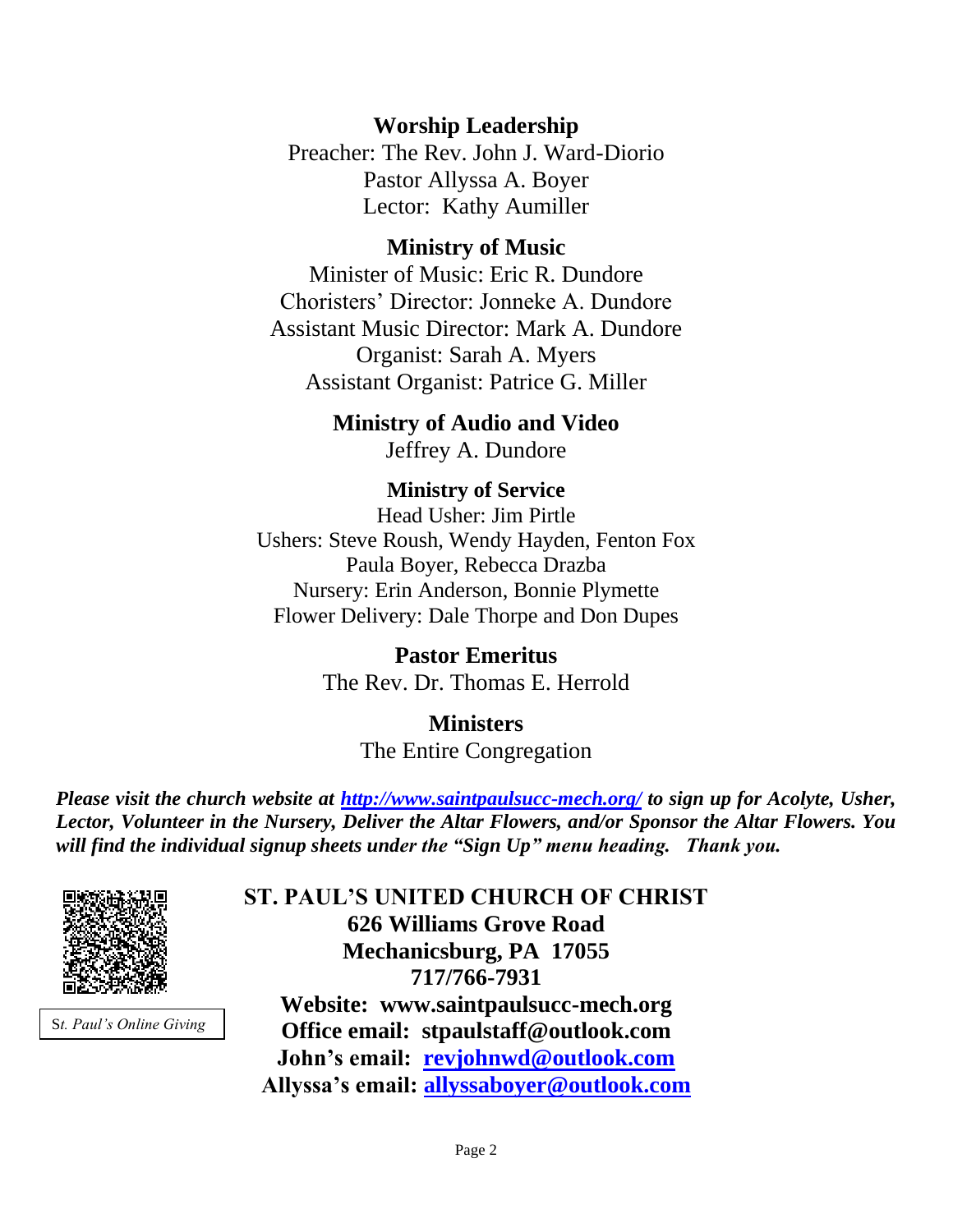#### ST. PAUL'S UNITED CHURCH OF CHRIST SERVICE OF WORSHIP

#### THE THIRD SUNDAY OF EASTER May 1<sup>st</sup>, 2022

*Please note: the livestream broadcast begins with the Announcements. If you do not wish to appear in the livestream, it is best to sit in one of the back three pews of the Sanctuary.*

*We will not be passing the microphone around. Please write up any Prayer Requests ahead of time, leave them in the Red Bowl or give them to the Head Usher. They will bring them forward.*

#### *\*Those who are comfortable doing so are invited to stand.*

THE RINGING OF THE CHIMES

#### THE WELCOME & ANNOUNCEMENTS

| THE ORGAN PRELUDE | "It Is Well With My Soul" | Robert J. Hughes |
|-------------------|---------------------------|------------------|
|                   |                           |                  |

*We will be singing with our masks in place*

\* HYMN #86 "When Morning Gilds the Skies"

#### \*PRAYER OF INVOCATION (Unison)

**God of New Life, guide us in seeing what is possible for ourselves and for Your world. Throughout Jesus' life, death, and resurrection, he demonstrated how we best can live. May we aspire to live likewise. Amen.**

#### CALL TO CONFESSION

We can at times believe that God does not forgive us because of a wrong we have done. Perhaps that is because we have experienced the lack of forgiveness even loved ones have demonstrated. And yet, Jesus demonstrates over and over again that God's forgiveness is for all. Let us join in the time of Silent Prayers of Confession.

#### SILENT PRAYERS OF CONFESSION

#### ASSURANCE OF FORGIVENESS (Responsive):

Minister: God does indeed forgive us and hopes we will be empowered by that forgiveness. **All: Let us live as the forgiven people we are, not taking that as a green light to do whatever we want but rather as a gift that can draw us closer to God and more fully open our spirits to God's speaking to us. Amen.**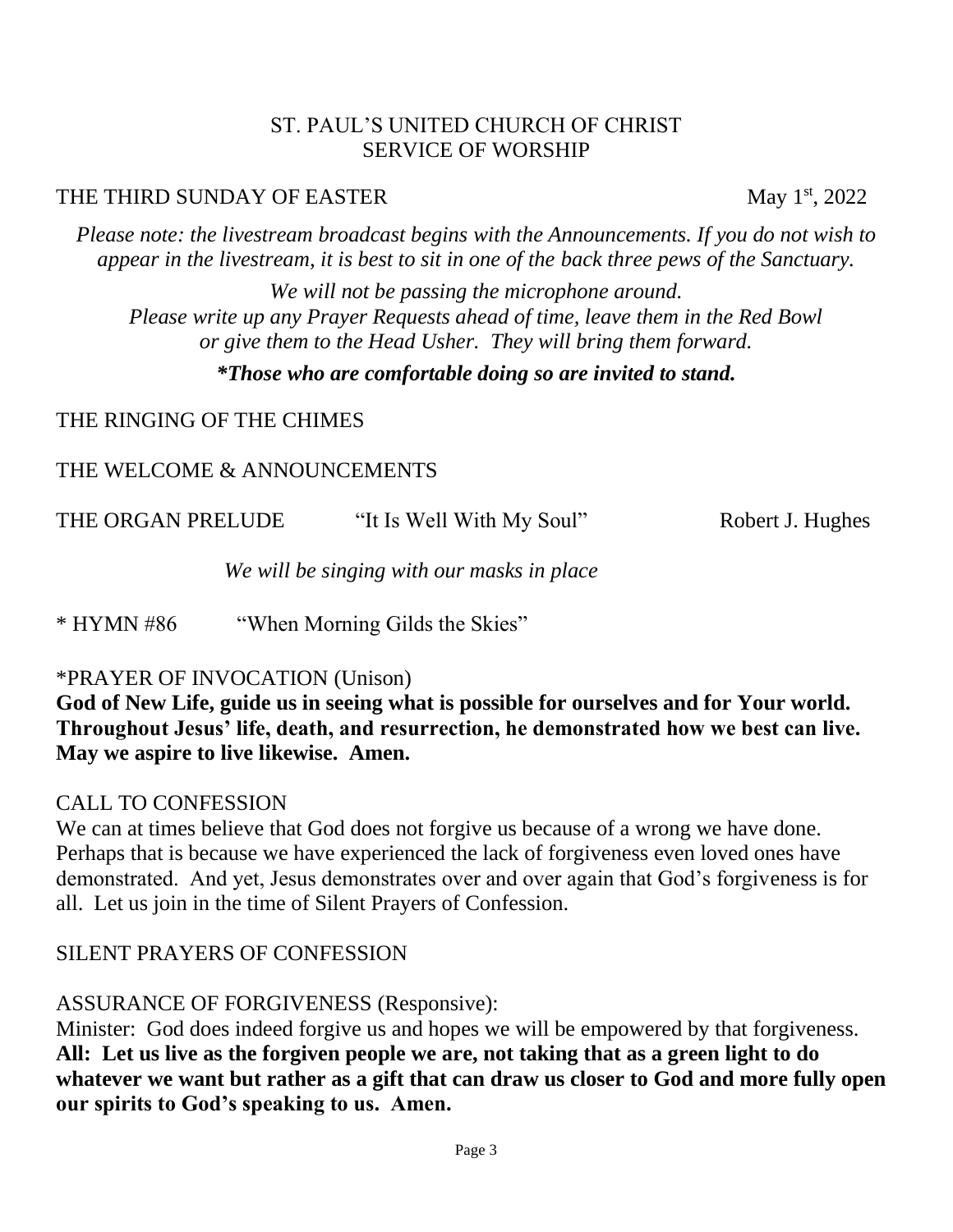*Please note: we will not be shaking hands or hugging. If you are able, please rise and greet one another with other signs of Peace.*

\*THE PASSING OF THE PEACE

\*THE GLORIA PATRI (#759 is the tune, but not all the same words) **Glory be to the Father, and to the Son, and to the Holy Ghost; As it was in the beginning, is now, and ever shall be, world without end. Amen. Amen.**

*Children are invited to the front at this time. They may sit on the chancel steps, they may sit in the front pews, or they may remain seated with their families. Remember, everyone who comes forward will be on camera.* 

SING THE CHILDREN TO THE FRONT Jesus Loves the Little Children *Jesus loves the little children, all the children of the world Shy and Joyful, Bold and Bright They are precious in his sight Jesus loves the little children of the world.*

#### THE WORD FOR THE YOUNG

SING THE CHILDREN TO THEIR SEATS SEATS SEARCH SEARCH SEARCH SEARCH SEARCH SEARCH SEARCH SEARCH SEARCH SEARCH SEARCH SEARCH SEARCH SEARCH SEARCH SEARCH SEARCH SEARCH SEARCH SEARCH SEARCH SEARCH SEARCH SEARCH SEARCH SEARCH S

*Jesus loves me, this I know, for the Bible tells me so Little ones to him belong. They are weak but He is strong. Yes, Jesus loves me. Yes, Jesus loves me Yes, Jesus loves me. The Bible tells me so*

THE NEW TESTAMENT READING THE MESS OF 1-9

THE PSALM READING Psalm 30

THE RESPONSE: One: God is Still Speaking. **All: Thanks be to God!** 

THE GOSPEL READING AND MESSAGE: John 21: 1-19 "New Life Can Be Like This"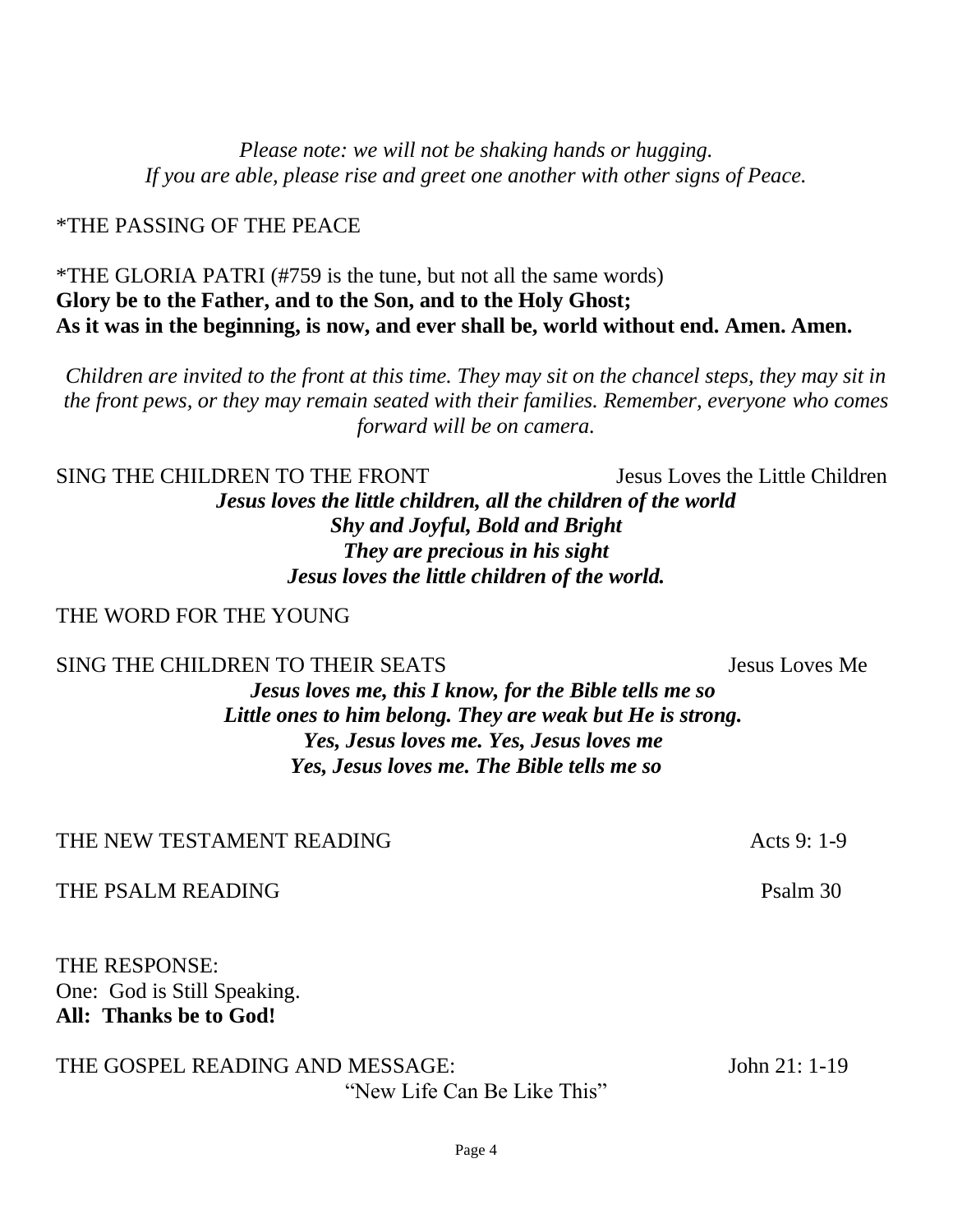#### THE PRAYERS OF THE PEOPLE

#### THE CHORAL RESPONSE (unison)



*Please note: you can leave your offerings in the plate in the Narthex on your way in or on your way out after Service. You may also place your pew pad sheets in that Offering Plate. Thank you.* 

| THE ANTHEM: | "Come, People of the Risen King" | Getty |
|-------------|----------------------------------|-------|
|             | Hand Chimes                      |       |

### \*DOXOLOGY

#### \*THE PRAYER OF DEDICATION (Unison)

**We bring our offerings to feed Your lambs and tend Your sheep, gracious God. May these gifts extend love in the form of food, pure water, shelter, and acceptance. Let them provide outreach to the world and opportunities for growth within this congregation. Help us focus on what is important, that we may work together to make a difference in the world. Amen.** 

\* HYMN #172 Jesus Calls Us, O'er the Tumult (vs. 1, 4, & 5 only)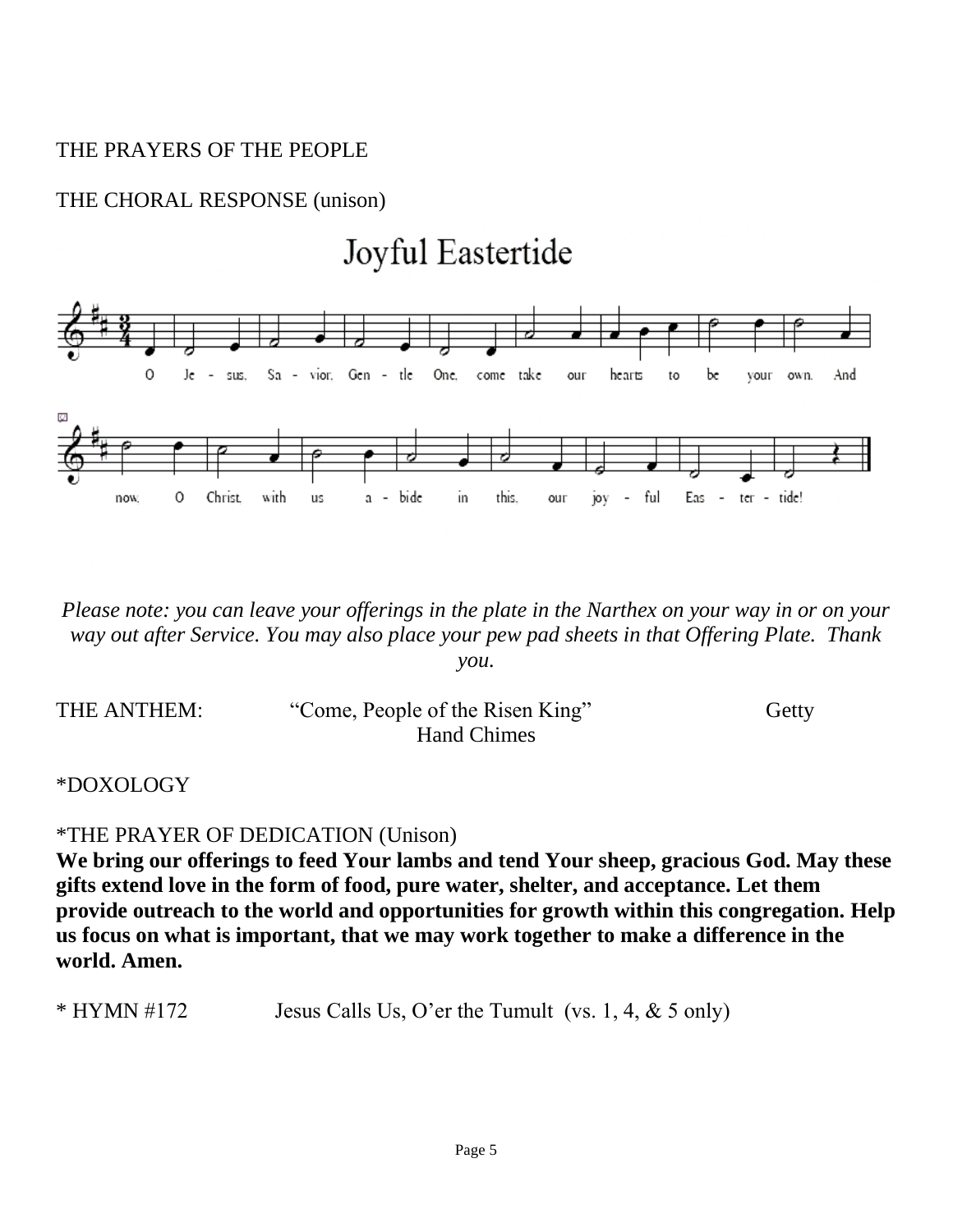#### THE SERVICE OF HOLY COMMUNION

#### THE INVITATION:

One: God Be with You. **Many: And Also With You.** One: Lift Up Your Hearts. **Many: We Lift Them Up to God.** One: Let Us Give Thanks to God. **Many: It Is Good to Give God Thanks and Praise.**

#### PASTORAL PRAYER AND THE LORD'S PRAYER (debts and debtors)

**Our Father, who art in heaven, hallowed be thy name. Thy kingdom come. Thy will be done on earth as it is in heaven. Give us this day our daily bread. And forgive us our debts, as we forgive our debtors. And lead us not into temptation but deliver us from evil. For thine is the kingdom, and the power, and the glory, forever. Amen.** 

#### WORDS OF INSTITUTION

#### DISTRIBUTION OF THE ELEMENTS:

Today we gather both in person and in Spirit.

For those of you present in the Sanctuary, our ushers will be passing out the bread and glutenfree crackers and the wine and white grape juice. They will bring the trays to you. Unless you are sitting with a family unit, please do not pass the trays down but rather give them back to the usher.

For those of you joining us via livestream, we hope you have some bread and wine or juice of your choice before you. We trust that God is powerful enough to extend God's Blessings upon these Communion Elements, even as we and they are scattered in geographic space.

Please hold the elements until all have been served. We will eat and drink them together. All are welcome to participate. Thank you.

#### THE PRAYER OF THANKSGIVING (Responsive):

**Holy God, we give You thanks for the miracle and wonder of this meal. We give You thanks for Your coming to us in the person of Jesus and for Jesus' willingness to offer his whole self for our benefit. We can see how we can best live our lives. We can believe all "deaths", those losses, endings and struggles in this life, and the ones at the end of our physical lives, are not the final word. We can trust that Your Spirit is within all of us, and always will be. May the gifts of this table always remind us of the gifts You have given us all. Amen.**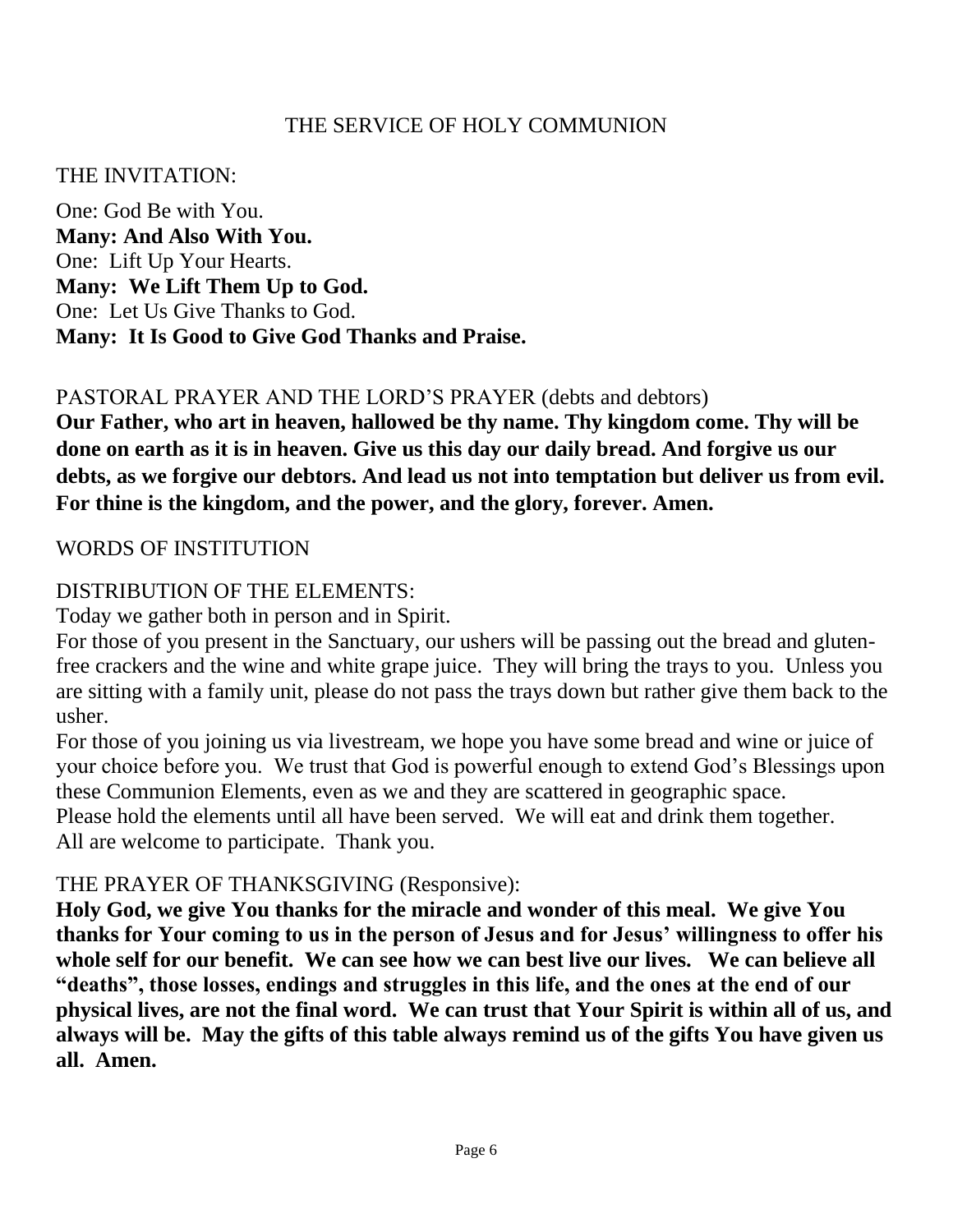\* HYMN Peter Said, "I'm Going Fishing" (To the tune of #43 – "Love Divine, All Loves Excelling"

Peter said, "I'm going fishing," so his friends went out with him. Through the night, they labored, watching, Hauling empty nets back in. In the grey of early morning, Jesus, you came walking by. From the beach you called a greeting, "Cast out on the other side!"

Soon their nets were filled to brimming; Someone cried, "It is the Lord!" Jumping in, he started swimming; Christ, you met him on the shore. Guiding them to better waters, Eating fish, and sharing bread — You showed Peter and the others: You were risen from the dead!

Risen Christ, you send us fishing! God's great sea is everywhere. You have guided us in mission, You have given love to share. Through the years, our church has heard you, We have answered your great call: "Cast your nets where I have told you. Bring my word of love to all!"

Lord, be with our congregation; By your spirit, send us forth! May we care for your creation; May we work for peace on earth. In our worship, in our giving, In our serving those in need, May we know, Lord; you are living, Guiding us in ministry.

Text: Copyright © 2003 by Carolyn Winfrey Gillette. All rights reserved.

#### \*THE BIDDING TO MISSION

\*THE WORLD PEACE PRAYER

One: Lead us, O God.

**All: Lead us from death to life, from falsehood to truth. Lead us from despair to hope, from fear to trust. Lead us from hate to love, from war to peace. Let peace fill our hearts, our world, our universe. Amen.**

\*THE BENEDICTION

\* THE THREE-FOLD AMEN

*Please note: the livestream continues until the end of the Postlude. Please know you are free to leave following the Three-fold Amen, and exit to the Narthex to speak with one another.*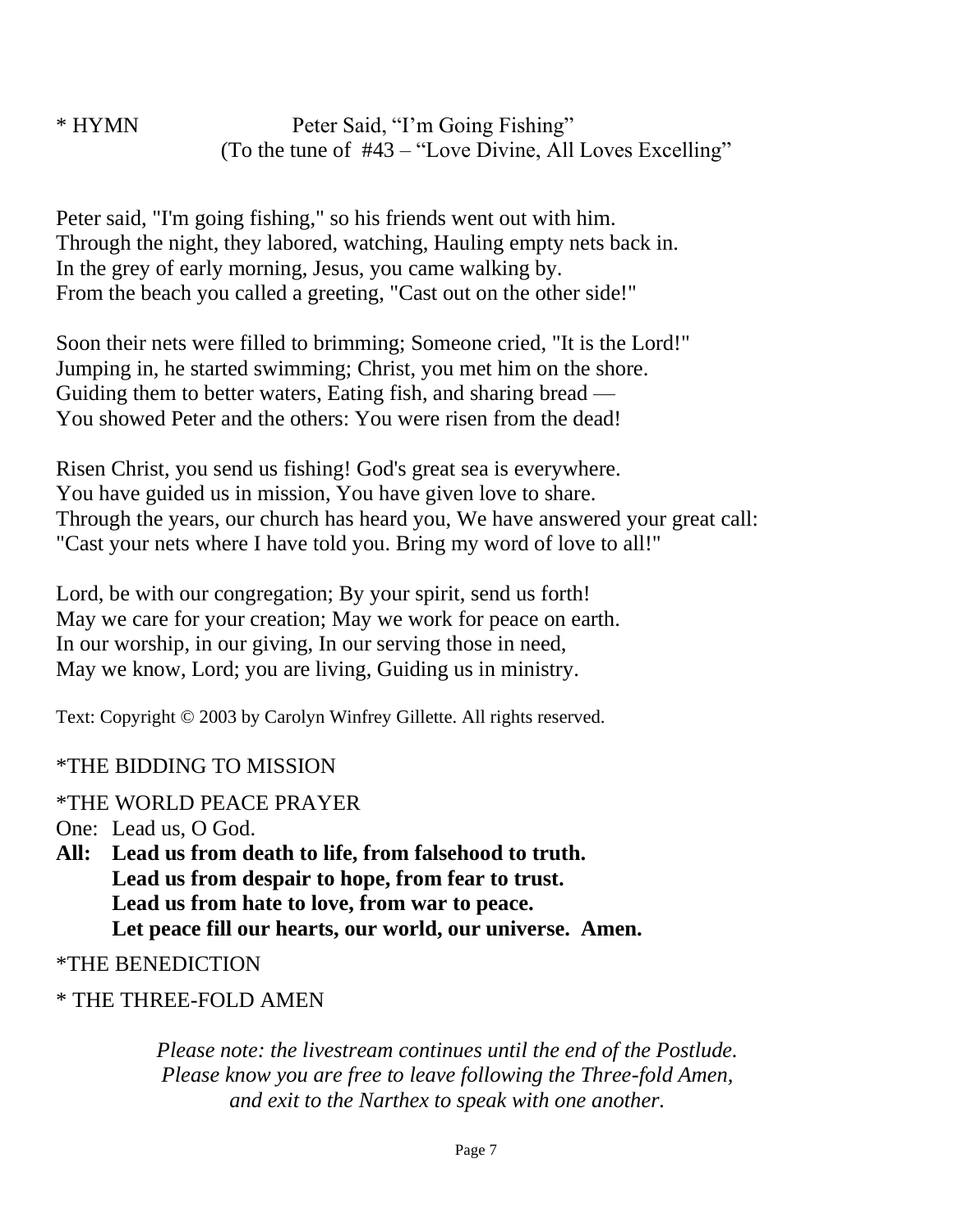*Do remember you may be visible and audible on the livestream as you exit early. If you choose to remain, please be seated and listen quietly to the Postlude.*

THE ORGAN POSTLUDE "Sing Praise to God" Edward Broughton

References:

Cover Art: Swanson, John August. The Great Catch, from Art in the Christian Tradition, a project of the Vanderbilt Divinity Library, Nashville, TN. https://diglib.library.vanderbilt.edu/act-imagelink.pl?RC=56550 [retrieved April 12, 2022]. Original source: www.JohnAugustSwanson.com - copyright 1993 by John August Swanson.

The Prayer of Dedication is from "Gathered by Love" by Lavon Bayler, 1995, United Church Press. The World Peace Prayer is a paraphrase of a verse from the Upanishads, the most ancient scriptures of Hinduism, also prayed daily by Roman Catholic Benedictine nuns.

#### **ALTAR FLOWERS**

The Altar flowers are given to the Glory of God by Paula and Mark Boyer, "Celebrating Pastor Allyssa's final step toward ordination." Brian Medkeff-Rose, "In memory of my husband Lee Jackson."